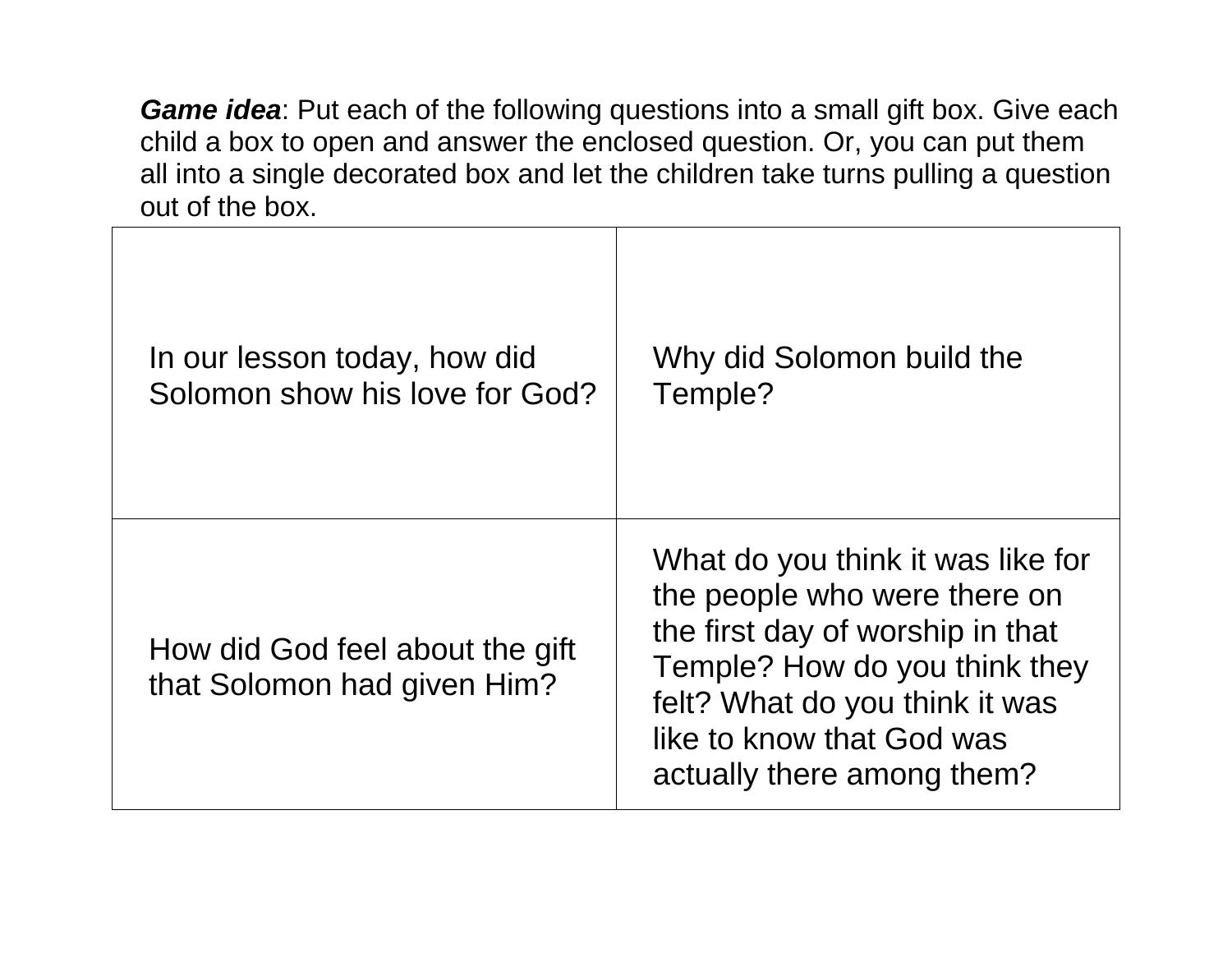| What are some ways things you  | Why do you think giving to God  |
|--------------------------------|---------------------------------|
| can give to God?               | is a wise thing to do?          |
| What is the best gift you have | What kind of attitude should we |
| ever given? How did you feel   | have when we give gifts to God  |
| when you gave that gift?       | and others?                     |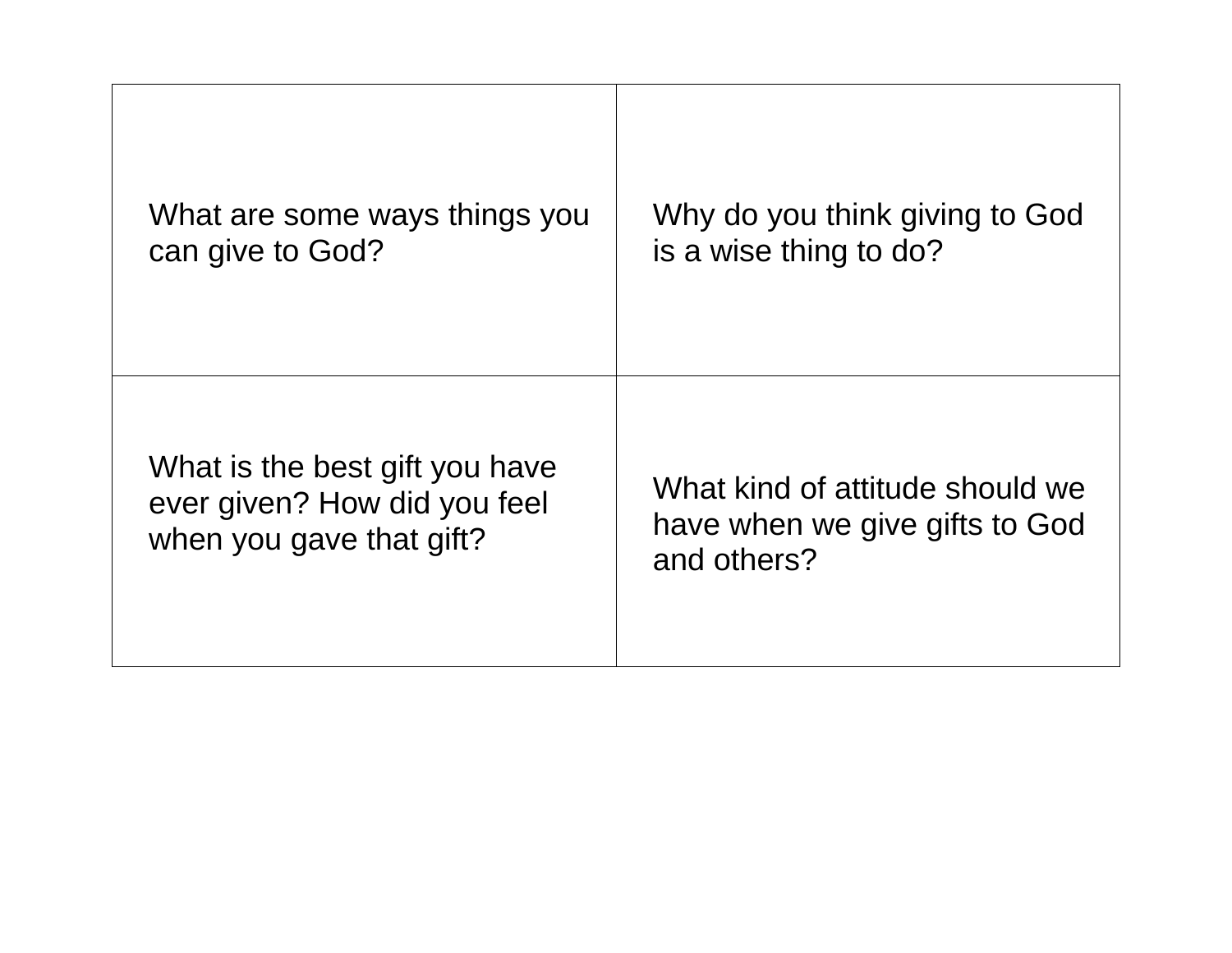| What is the best reason people | Who was a cheerful giver in our |
|--------------------------------|---------------------------------|
| give money or time to church?  | lesson today?                   |
| How do you know that a person  | What are some ways we can       |
| is giving cheerfully?          | give to show our love for God?  |